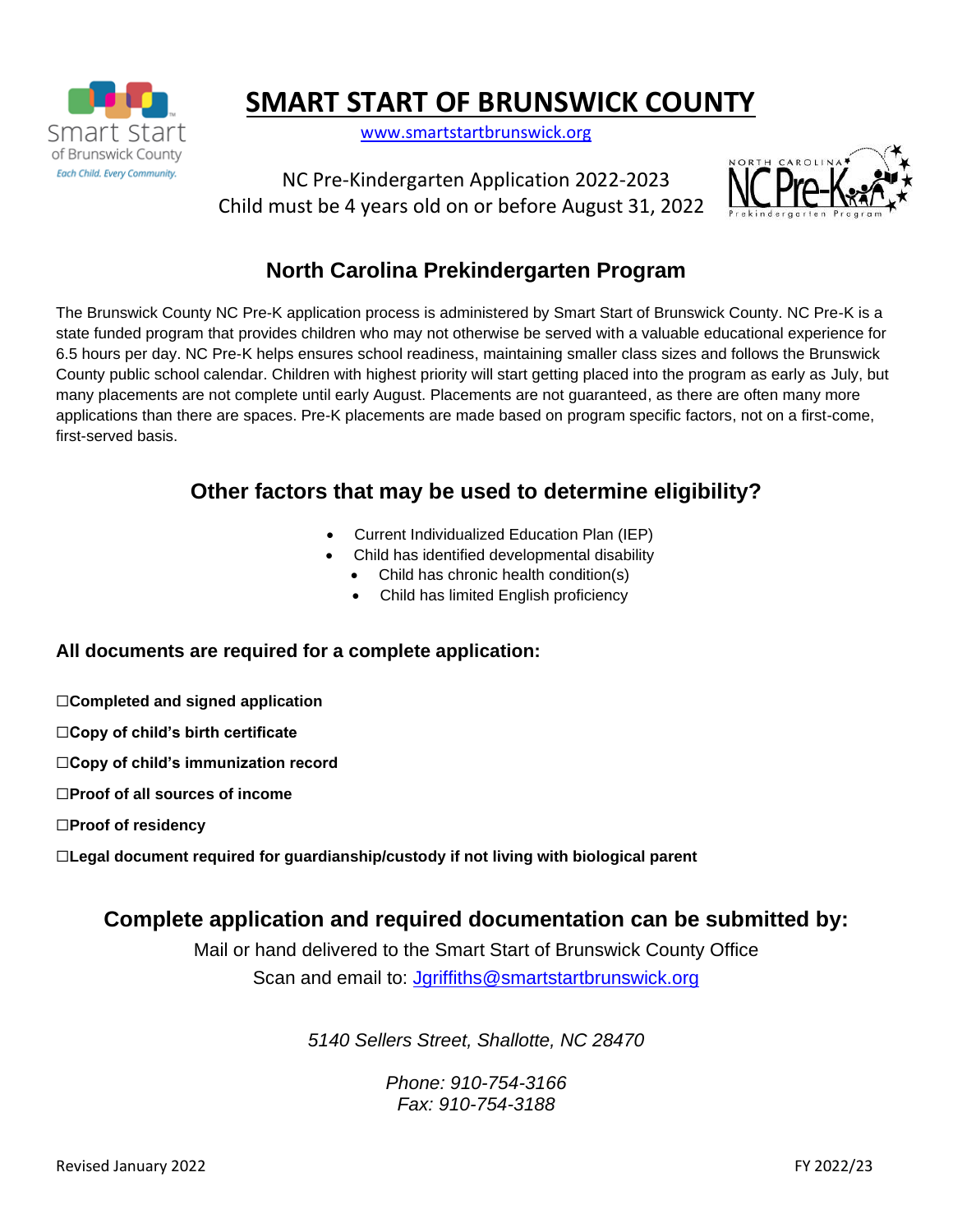

## **SMART START OF BRUNSWICK COUNTY**

5140 Sellers Street, Shallotte, NC 28470

#### [www.smartstartbrunswick.org](http://www.smartstartbrunswick.org/) **NC Pre-Kindergarten Application 2022-2023**

**Child must be 4 years old on or before August 31, 2022**

*\*\* All required documentation must be provided. Incomplete applications will not be processed.*

| <b>Child Information</b>                                                                                                                                                                                      |  |                                                      |                                       |  |  |  |
|---------------------------------------------------------------------------------------------------------------------------------------------------------------------------------------------------------------|--|------------------------------------------------------|---------------------------------------|--|--|--|
| <b>Child's Full Name:</b>                                                                                                                                                                                     |  |                                                      | Gender: $\square$ M $\square$ F       |  |  |  |
|                                                                                                                                                                                                               |  | U.S. Citizen? $\Box$ Yes $\Box$ No                   | County of residence:                  |  |  |  |
| $DOB:$ $\qquad \qquad$                                                                                                                                                                                        |  | NC resident? $\Box$ Yes $\Box$ No                    |                                       |  |  |  |
| Month<br>Day<br>Year                                                                                                                                                                                          |  |                                                      |                                       |  |  |  |
| Race (check all that apply): $\square$ White $\;\square\;$ Native Hawaiian/Pacific Islander $\square$ Black $\square$ Asian                                                                                   |  |                                                      | Hispanic/Latino:                      |  |  |  |
| $\Box$ Native American Indian/Alaska Native $\Box$ Other (specify):                                                                                                                                           |  |                                                      | $\Box$ Yes $\Box$ No                  |  |  |  |
| <b>Family Information</b>                                                                                                                                                                                     |  |                                                      |                                       |  |  |  |
| Child lives with: $\Box$ Both parents $\Box$ Mother $\Box$ Father $\Box$ Stepparent $\Box$ Foster-Parent $\Box$ Other* (specify)                                                                              |  |                                                      |                                       |  |  |  |
| Are you homeless?<br>*If living with legal guardian, legal documentation required                                                                                                                             |  |                                                      |                                       |  |  |  |
| Legal Parent/Guardian/ Stepparent (please circle one)                                                                                                                                                         |  |                                                      |                                       |  |  |  |
| Name:                                                                                                                                                                                                         |  | DOB:                                                 | Race: $\square$ White $\square$ Black |  |  |  |
|                                                                                                                                                                                                               |  | Year<br>Month<br>Day                                 | Other:                                |  |  |  |
| Physical Address: (Street, City, State Zip Code)                                                                                                                                                              |  | Mailing Address (if different from physical address) |                                       |  |  |  |
|                                                                                                                                                                                                               |  |                                                      |                                       |  |  |  |
|                                                                                                                                                                                                               |  |                                                      |                                       |  |  |  |
| <b>Email Address:</b>                                                                                                                                                                                         |  |                                                      |                                       |  |  |  |
| Cell Phone:<br>Home Phone:                                                                                                                                                                                    |  | Work Phone:                                          |                                       |  |  |  |
| Place of Work:                                                                                                                                                                                                |  | $\Box$ Employed Full Time                            | $\Box$ Employed Part Time             |  |  |  |
|                                                                                                                                                                                                               |  | $\Box$ Seeking Employment                            | $\Box$ Self Employed                  |  |  |  |
|                                                                                                                                                                                                               |  | $\Box$ Currently attending college                   | $\Box$ Stay at home parent            |  |  |  |
| <b>Start Date:</b>                                                                                                                                                                                            |  | $\Box$ In high school or GED program $\Box$ Other:   |                                       |  |  |  |
| $\Box$ Married<br>$\Box$ Single<br>$\Box$ Separated<br>Marital Status:                                                                                                                                        |  | $\Box$ Divorced<br>□Widow/Widower                    |                                       |  |  |  |
| □Less than high school □GED/High School Diploma □Some College □Associate Degree<br><b>Education Level:</b>                                                                                                    |  |                                                      |                                       |  |  |  |
| □ Bachelor Degree □ Graduate Degree                                                                                                                                                                           |  |                                                      |                                       |  |  |  |
| Legal Parent/Guardian/ Stepparent (please circle one)                                                                                                                                                         |  |                                                      |                                       |  |  |  |
| Name:                                                                                                                                                                                                         |  | DOB: $/$ /                                           | Race: $\square$ White $\square$ Black |  |  |  |
|                                                                                                                                                                                                               |  | Year<br>Month<br>Day                                 | Other:                                |  |  |  |
| Physical Address: (Street, City, State Zip Code)                                                                                                                                                              |  | Mailing Address (if different from physical address) |                                       |  |  |  |
|                                                                                                                                                                                                               |  |                                                      |                                       |  |  |  |
| <b>Email Address:</b>                                                                                                                                                                                         |  |                                                      |                                       |  |  |  |
| Cell Phone:<br>Home Phone:                                                                                                                                                                                    |  | Work Phone:                                          |                                       |  |  |  |
| Place of Work:                                                                                                                                                                                                |  |                                                      |                                       |  |  |  |
|                                                                                                                                                                                                               |  | $\Box$ Employed Full Time<br>□Seeking Employment     | $\Box$ Employed Part Time             |  |  |  |
|                                                                                                                                                                                                               |  |                                                      | □Self Employed                        |  |  |  |
| <b>Start Date:</b>                                                                                                                                                                                            |  | $\Box$ Currently attending college                   | $\Box$ Stay at home parent            |  |  |  |
|                                                                                                                                                                                                               |  | □In high school or GED program □Other:               |                                       |  |  |  |
| $\Box$ Divorced<br>$\Box$ Married<br>$\Box$ Separated<br>□Widow/Widower<br>Marital Status:<br>$\Box$ Single                                                                                                   |  |                                                      |                                       |  |  |  |
| <b>Education Level:</b><br>$\Box$ Less than high school<br>$\Box$ GED/High School Diploma<br>$\Box$ Some College $\Box$ Associate Degree<br>□Bachelor's Degree<br>Graduate Degree<br>$\overline{\phantom{0}}$ |  |                                                      |                                       |  |  |  |
|                                                                                                                                                                                                               |  |                                                      |                                       |  |  |  |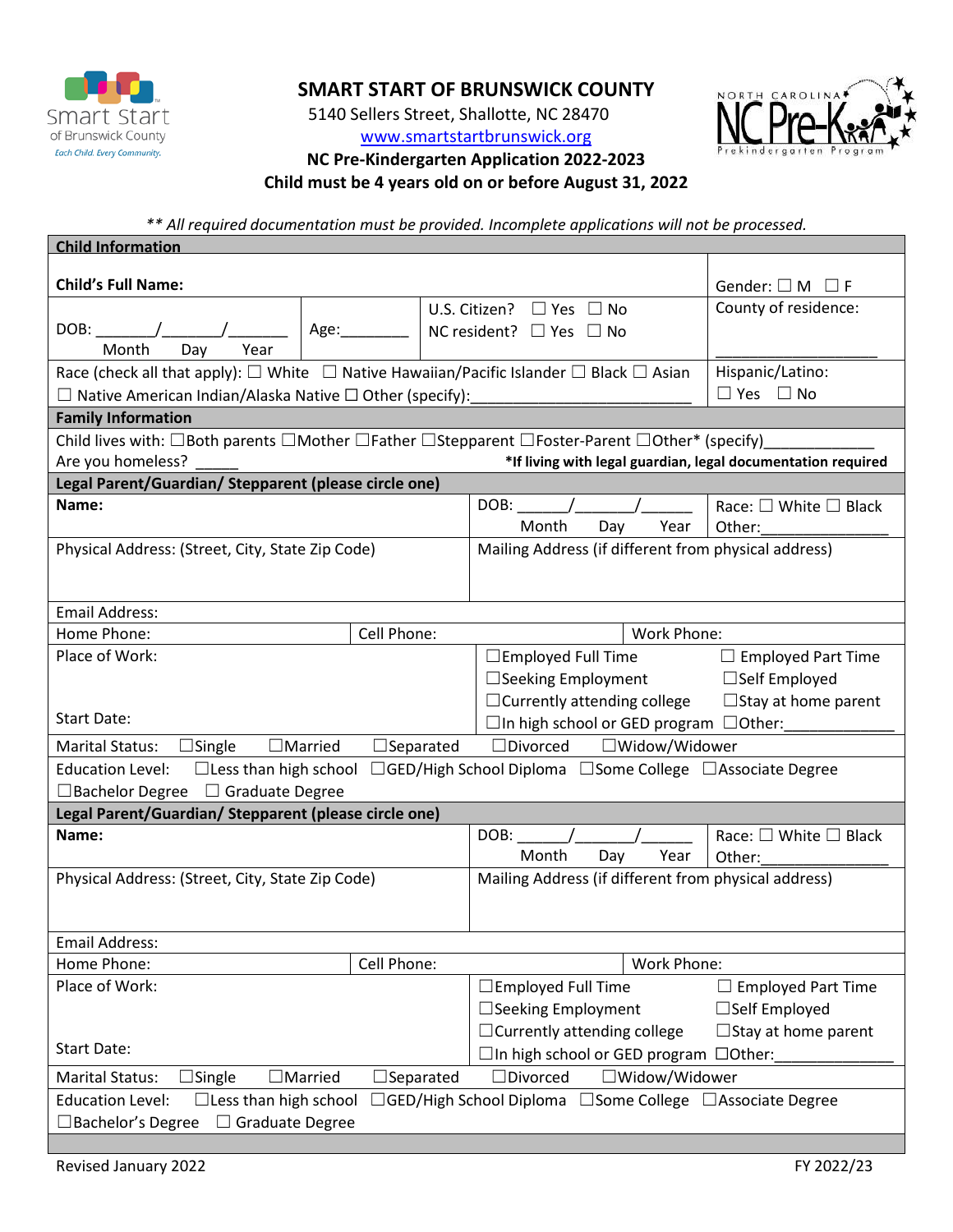| <b>Military Status of Parent/Legal Guardian</b>                                                                                                                                                   |                                                                                                            |                                                          |  |                                 |              |  |  |
|---------------------------------------------------------------------------------------------------------------------------------------------------------------------------------------------------|------------------------------------------------------------------------------------------------------------|----------------------------------------------------------|--|---------------------------------|--------------|--|--|
| □Active duty in US Armed Forces □Active Duty in NC National Guard □Reserve unit of Armed Forces and ordered to active                                                                             |                                                                                                            |                                                          |  |                                 |              |  |  |
| duty in past or next 18 months $\Box$ One parent or legal guardian of this child was injured or killed while on active duty $\Box$ NA                                                             |                                                                                                            |                                                          |  |                                 |              |  |  |
| Family Income (Income verification required - Tax returns, W-2's, pay stubs, child support, Social Security benefits letter, etc.)                                                                |                                                                                                            |                                                          |  |                                 |              |  |  |
| Father's Income BEFORE Taxes                                                                                                                                                                      | \$.<br>Paid: □Yearly □Monthly □Twice Monthly □Bi-Weekly □Weekly                                            |                                                          |  |                                 |              |  |  |
| Mother's Income BEFORE Taxes                                                                                                                                                                      | \$                                                                                                         | Paid: □Yearly □Monthly □Twice Monthly □Bi-Weekly □Weekly |  |                                 |              |  |  |
| Stepparent's Income BEFORE Taxes                                                                                                                                                                  | \$.<br>Paid: □Yearly □Monthly □Twice Monthly □Bi-Weekly □Weekly                                            |                                                          |  |                                 |              |  |  |
| <b>Child Support</b>                                                                                                                                                                              | \$<br>Paid: □ Yearly □ Monthly □ Twice Monthly □Bi-Weekly □ Weekly                                         |                                                          |  |                                 |              |  |  |
| Alimony                                                                                                                                                                                           | \$<br>Paid: □Yearly □Monthly □Twice Monthly □Bi-Weekly □Weekly                                             |                                                          |  |                                 |              |  |  |
| Worker's Comp                                                                                                                                                                                     | \$<br>Paid: □Yearly □Monthly □Twice Monthly □Bi-Weekly □Weekly                                             |                                                          |  |                                 |              |  |  |
| Unemployment                                                                                                                                                                                      | \$<br>Paid: □Yearly □Monthly □Twice Monthly □Bi-Weekly □Weekly                                             |                                                          |  |                                 |              |  |  |
| Social Security / Retirement                                                                                                                                                                      | \$<br>Paid: □Yearly □Monthly □Twice Monthly □Bi-Weekly □Weekly                                             |                                                          |  |                                 |              |  |  |
| <b>Child Data</b>                                                                                                                                                                                 |                                                                                                            |                                                          |  |                                 |              |  |  |
| Child's First Language:                                                                                                                                                                           |                                                                                                            | Language spoken in the home:                             |  |                                 |              |  |  |
| Does your child have a chronic or significant health concern?                                                                                                                                     |                                                                                                            |                                                          |  | Documentation included          |              |  |  |
| $\Box$ Yes $\Box$ No If yes, please explain:                                                                                                                                                      |                                                                                                            |                                                          |  | □Yes □No □N/A                   |              |  |  |
| Is your child currently receiving services for a developmental or educational need?                                                                                                               |                                                                                                            |                                                          |  | Documentation included          |              |  |  |
| $\Box$ Yes $\Box$ No If yes, please explain:                                                                                                                                                      |                                                                                                            |                                                          |  | $\Box$ Yes $\Box$ No $\Box$ N/A |              |  |  |
| Documentation included                                                                                                                                                                            |                                                                                                            |                                                          |  |                                 |              |  |  |
| Does your child have an active Individual Education Plan (IEP)?<br>$\square$ Yes<br>$\square$ NO                                                                                                  |                                                                                                            |                                                          |  | $\Box$ Yes $\Box$ No $\Box$ N/A |              |  |  |
|                                                                                                                                                                                                   |                                                                                                            |                                                          |  |                                 | Date of IEP: |  |  |
| Which one describes who cares for your child routinely (most often):                                                                                                                              |                                                                                                            |                                                          |  |                                 |              |  |  |
| $\Box$ My child has never attended childcare, family childcare, or preschool.                                                                                                                     |                                                                                                            |                                                          |  |                                 |              |  |  |
| $\square$ In the past, my child attended childcare, family childcare, or preschool. Program name:                                                                                                 |                                                                                                            |                                                          |  |                                 |              |  |  |
| $\Box$ My child is currently attending the following childcare, family childcare, or preschool: $\Box$                                                                                            |                                                                                                            |                                                          |  |                                 |              |  |  |
| and attends full-time $\Box$ or part-time $\Box$                                                                                                                                                  |                                                                                                            |                                                          |  |                                 |              |  |  |
| Is family currently enrolled in the Child Care Subsidy Program (vouchers)?<br>$\Box$ Yes $\Box$ No                                                                                                |                                                                                                            |                                                          |  |                                 |              |  |  |
| What is the child's family size: __________ Total Number?                                                                                                                                         |                                                                                                            |                                                          |  |                                 |              |  |  |
| List the names of other family members living in the household                                                                                                                                    |                                                                                                            | Relationship to the                                      |  |                                 |              |  |  |
| (18 years of age or younger)                                                                                                                                                                      |                                                                                                            | Pre-K Child                                              |  | Date of Birth                   | Gender       |  |  |
| 1.                                                                                                                                                                                                |                                                                                                            |                                                          |  |                                 |              |  |  |
| 2.                                                                                                                                                                                                |                                                                                                            |                                                          |  |                                 |              |  |  |
| 3.                                                                                                                                                                                                |                                                                                                            |                                                          |  |                                 |              |  |  |
| 4.                                                                                                                                                                                                |                                                                                                            |                                                          |  |                                 |              |  |  |
| 5.                                                                                                                                                                                                |                                                                                                            |                                                          |  |                                 |              |  |  |
| 6.                                                                                                                                                                                                |                                                                                                            |                                                          |  |                                 |              |  |  |
|                                                                                                                                                                                                   |                                                                                                            |                                                          |  |                                 |              |  |  |
| <b>Emergency Contact Information (someone living outside of the home)</b>                                                                                                                         |                                                                                                            |                                                          |  |                                 |              |  |  |
| Emergency contact:                                                                                                                                                                                | Relationship to child:                                                                                     |                                                          |  |                                 |              |  |  |
| Home Phone:                                                                                                                                                                                       | Cell Phone:                                                                                                |                                                          |  | Work Phone:                     |              |  |  |
| Family Responsibilities: Please read carefully and initial each box                                                                                                                               |                                                                                                            |                                                          |  |                                 |              |  |  |
| $\Box$ I understand my child may be placed on a waiting list.                                                                                                                                     |                                                                                                            |                                                          |  |                                 |              |  |  |
| $\Box$ I understand that my child will need a current/updated health assessment.<br>$\Box$ I understand that transportation to and from the NC Pre-K program will be the family's responsibility. |                                                                                                            |                                                          |  |                                 |              |  |  |
| $\Box$ I understand that family involvement is expected in the NC Pre-K program.                                                                                                                  |                                                                                                            |                                                          |  |                                 |              |  |  |
|                                                                                                                                                                                                   | $\Box$ I understand my child will receive developmental, dental, hearing, vision, and language screenings. |                                                          |  |                                 |              |  |  |
| $\Box$ I will provide NC Pre-K program with any needed/required documentation.                                                                                                                    |                                                                                                            |                                                          |  |                                 |              |  |  |
| FY 2022/23<br>Revised January 2022                                                                                                                                                                |                                                                                                            |                                                          |  |                                 |              |  |  |